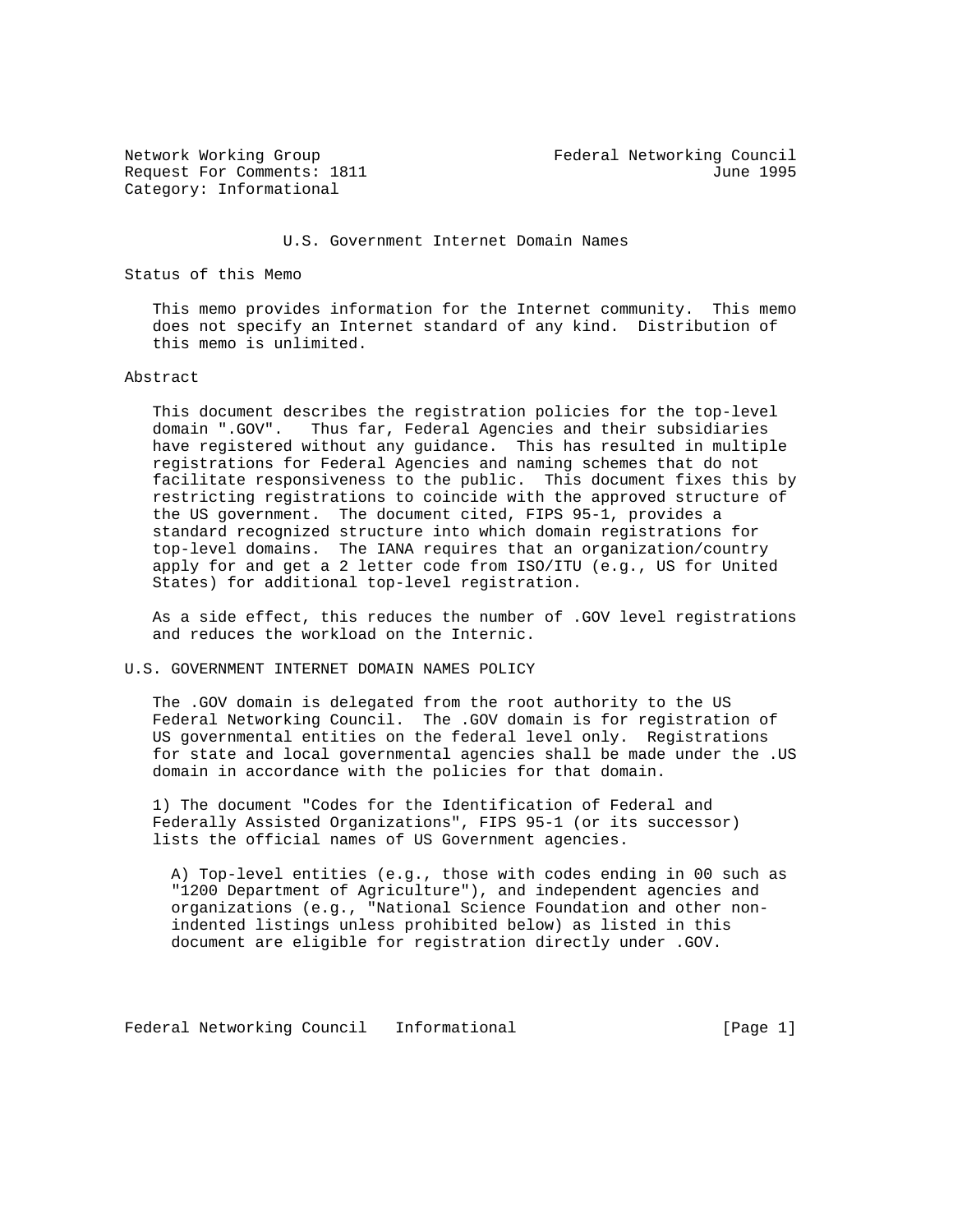B) Autonomous law enforcement components of top-level entities (e.g., "Federal Bureau of Investigation", "Secret Service", "Coast Guard") are also eligible for registration.

 C) Cross-agency collaborative organizations (e.g., "Federal Networking Council", "Information Infrastructure Task Force") are eligible for registration under .GOV upon presentation of the chartering document and are the only non-FIPS-listed organizations eligible for registration under .GOV.

 D) Subsidiary, non-autonomous components of top-level or other entities are not eligible for separate registration. International organizations listed in this document are NOT eligible for registration under .GOV.

 E) Organizations listed as "Federally Aided Organizations" are not eligible for registration under .GOV and should register under .ORG or other appropriate top-level domain.

 F) Organizations subsidiary to "Department of Defense" must register under the ".MIL" domain via the Defense Data Network Network Information Center - contact registrar@nic.ddn.mil.

 The only standard exceptions to these rules are changes to governmental structure due to statutory, regulatory or executive directives not yet reflected in the above document. The requesting agency should provide documentation in one of the above forms to request an exception. Other requests for exception should be referred to the Federal Networking Council.

 2) A domain name should be derived from the official name for the organization (e.g., "USDA.Gov" or "Agriculture.GOV".) The registration shall be listed in the registration database under the official name (per FIPS 95-1) for the organization or under the name in the chartering document.

 3) Only ONE registration and delegation shall be made per agency. The .GOV registration authority shall provide registrations on a first-come first-served basis. It is an individual agency matter as to which portion of the agency is responsible for managing the domain space under a delegated agency domain.

 4) Those agencies and entities that have multiple registrations under .GOV may retain them for a maximum of 3 years from the publication date of this document. Within 6 months after the publication of this document, one primary domain must be selected for the agency. The other (secondary) domains must cease further sub-delegations and registrations at this time. As of 1 year after the publication of

Federal Networking Council Informational 1999 [Page 2]